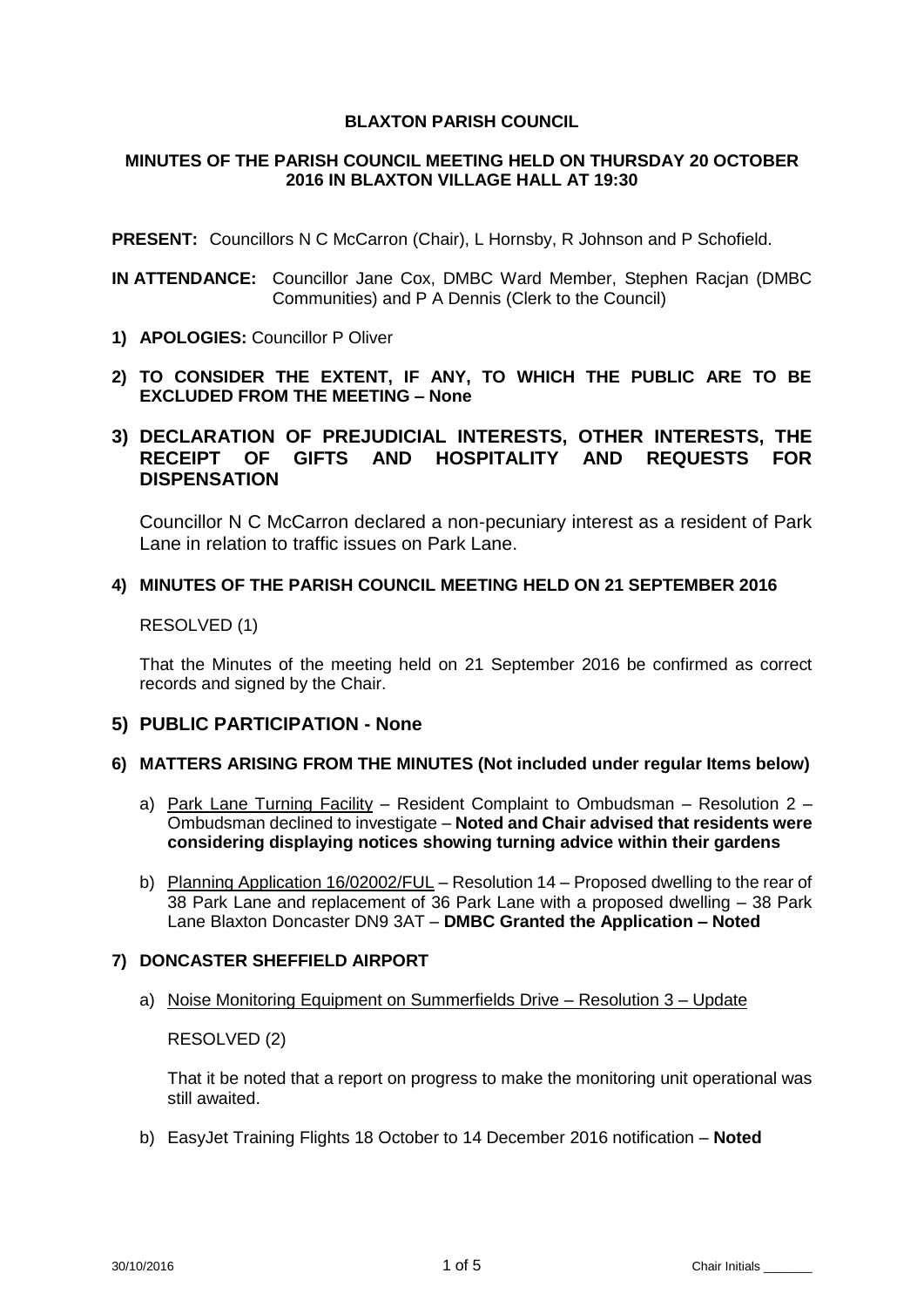c) Airport Consultative Committee – 20 October 2016

The Chair reported on the meeting held on 20 October 2016 and outlined details of a presentation by UK Border Force staff, Engineering School Developments and the proposed Railway Station.

RESOLVED (3)

That the report be noted with thanks.

## **8) POLICING ISSUES**

a) Policing of Remembrance Day Parades and Protocol – Resolution 5

Councillors McCarron and Hornsby reported on arrangements for the Remembrance Service at Blaxton War Memorial and provided copies of the revised Armistice Protocol for information.

RESOLVED (4)

That the information be noted and that Councillors McCarron and Hornsby be thanked for their work on the Protocol.

- b) Police and Crime Commissioner Newsletter October 2016 **Noted**
- c) Police and Crime Commissioner Successful Grant Recipients Announced **Noted**

## **9) DMBC AND EAST AREA COMMUNITIES TEAM ITEMS**

a) Public Rights of Way Forum – Draft Minutes

RESOLVED (5)

That the draft Minutes of the Public Rights of Way Forum be noted and that the offer from Councillor McCarron to attend future meetings of the Forum be welcomed.

## b) Blaxton Roundabout Revised Planting Scheme – Resolution 11

It was reported that Ward Councillor Jane Cox had also raised this issue with DMBC, plants on the roundabout had been reduced to the height of the chevron signs and DMBC had offered to meet Council representatives to discuss possibilities for a more permanent solution to the problem.

RESOLVED (6)

That the reports be noted and that Councillors McCarron and Schofield expressed an interest in meeting with DMBC.

- c) Doncaster Council Hackney Carriage and Private Hire Licensing Policy Mini Consultation – **Noted**
- d) Officers Report

RESOLVED (7)

That Stephen Racjan be thanked for his attendance and contributions.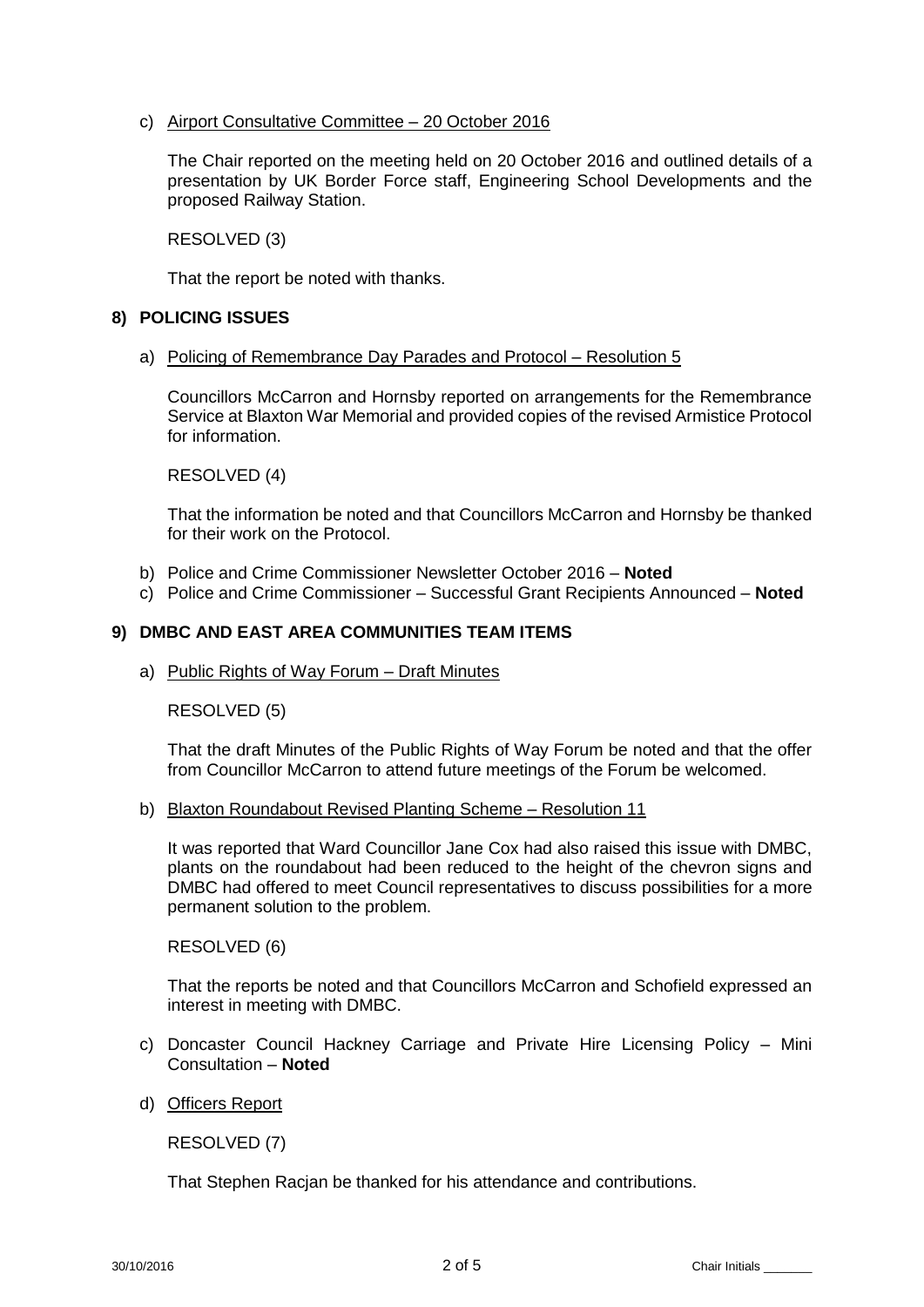## **10) WARD MEMBERS REPORT – Issues dealt with elsewhere**

RESOLVED (8)

That Ward Councillor Jane Cox be thanked for her contributions and attendance.

## **11) ACCOUNTS & FINANCIAL MATTERS**

a) Payments for authorisation on 20 October 2016

RESOLVED (9)

That the following payments be authorised:-

| <b>Payee/Invoice No</b>                     | <b>Description</b>                                                                     | <u>Net</u> | <u>VAT</u> | <u>Total</u> |
|---------------------------------------------|----------------------------------------------------------------------------------------|------------|------------|--------------|
| <b>Information Commissioner</b><br>ZA152030 | Data Protection Registration 16/11/16<br>$-15/11/17$ Annual Fee                        | 35.00      | 0.00       | 35.00        |
| <b>Branton Farm Nurseries</b><br>324        | <b>Bag Daffodils</b>                                                                   | 24.17      | 4.83       | 29.00        |
| <b>DMBC</b><br>22606214                     | Dog Waste Bin collections 04/04/16 -<br>26/06/16 - 3 bins @ £5.30 each for 12<br>weeks | 190.80     | 38.16      | 228.96       |
| Glendale Countryside<br>GC446PC0425         | BPF Grass Cutting 2, 16 September<br>2016                                              | 70.62      | 14.12      | 84.74        |
| Need A Hand<br>1741                         | Winter planting of four planters -<br>04/10/16                                         | 327.00     | 0.00       | 327.00       |
| <b>SLCC</b>                                 | Subscription 2016/17                                                                   | 103.00     | 0.00       | 103.00       |
| P A Dennis                                  | Salary October 2016                                                                    | 363.74     | 0.00       | 363.74       |
| P A Dennis                                  | Office, Telephone, Broadband<br>Allowance October 2016                                 | 23.60      | 0.00       | 23.60        |
| P A Dennis<br>203008971902                  | Reimbursement for 1&1 Website<br>Hosting costs 08/10/16 - 08/11/16                     | 19.99      | 4.00       | 23.99        |
| P A Dennis<br>NP244388544                   | <b>Reimbursement for Norton Security</b><br>Deluxe 2016/17                             | 29.99      | 0.00       | 29.99        |
| P A Dennis<br>4341126811                    | Reimbursement for MS Office 365<br>Personal 19/09/16 - 18/09/17                        | 49.99      | 10.00      | 59.99        |
| <b>HMRC</b>                                 | <b>Month 7 Contributions</b>                                                           | 92.40      | 0.00       | 92.40        |

**Total** 1,401.41

b) Bank Reconciliation September 2016 – **Noted**

- c) Balances against the Precept to 14 October 2016 **Noted**
- d) Budget Review and Long-term Spending Plan Resolution 15

RESOLVED (10)

That the projected budget outturn for 2016/17 and the draft development plan for consideration and refinement be received and noted.

RESOLVED (11)

That the Clerk be requested to obtain quotations for replacement fencing on the two longest sides of Blaxton Playing Field.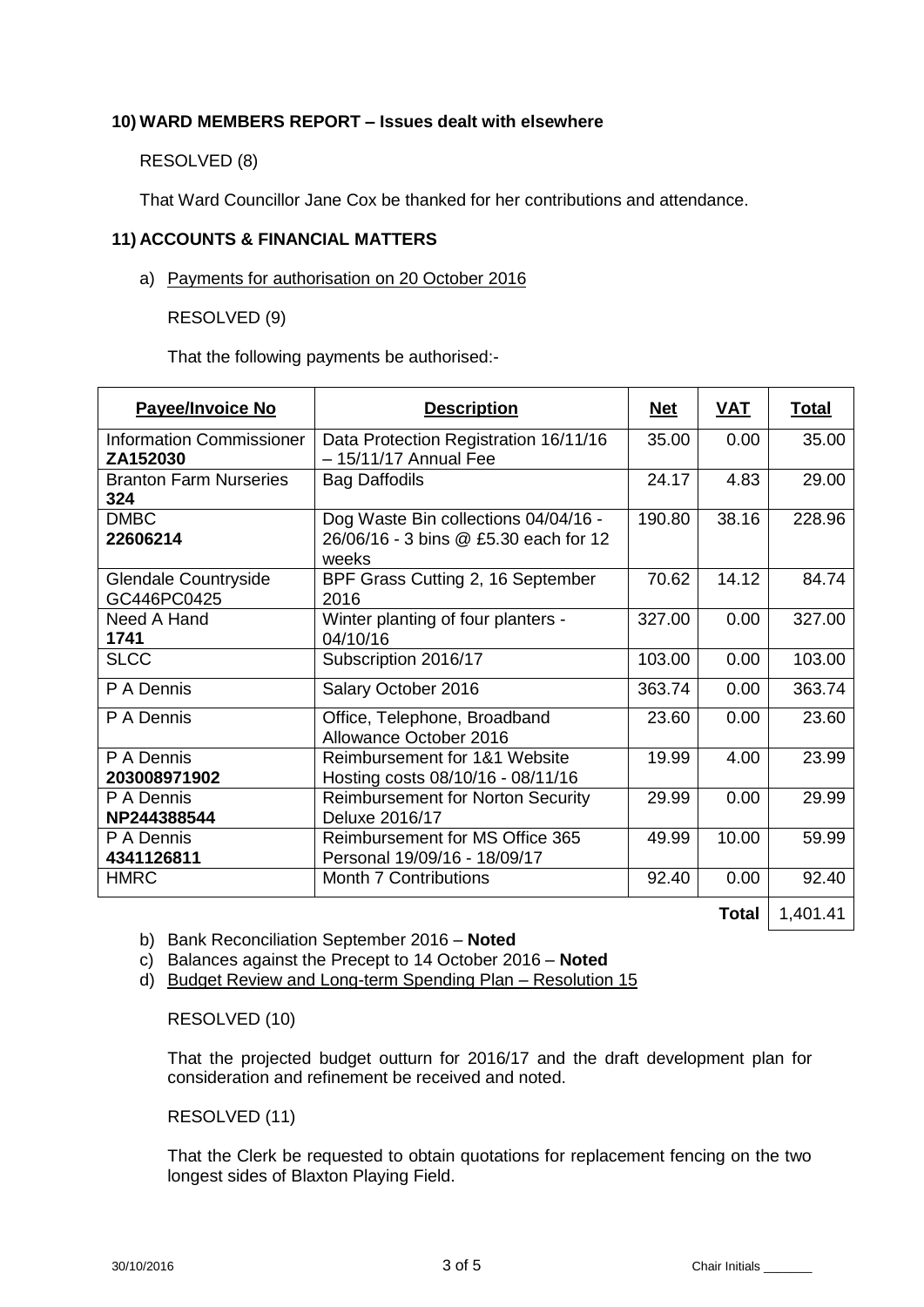RESOLVED (12)

That consideration of other development priorities be deferred until the next meeting.

- e) Local Government Finance Settlement 2017 to 2018 Technical Consultation **Noted**
- f) Bulb Planting

The Chair announced that she would be planting roadside bulbs together with her husband and John Hargreaves and that help from available Members would be welcomed.

RESOLVED (13)

That the report be noted.

- g) War Memorial Groundworks Resolution 16 **deferred to next meeting**
- h) Came and Co Insurance Brokers Council Matters Autumn 2016 **Noted**

## **12) PLANNING**

- a) Planning Application16/02492/FUL Walkers Nurseries Mosham Road Blaxton Doncaster DN9 3BA – Proposed erection of 43m x 13m steel framed building following demolition of existing – **Consideration deferred pending receipt of details by Members**
- b) Approved Planning Application 13/00531/TIP Bank End Quarry Inert Waste Transfer Station and Recycling Facility – **referred to Planning Enforcement for noncompliance with Planning Conditions**
- c) Misson Springs Fracking Updates **Noted and decision by Nottingham County Council awaited**
- d) Summerfields Estate Green Space **No issues**

#### **13) CHAIR'S REPORT**

The Chair reported on a recent Village Hall Committee meeting and provided details of repair and maintenance activities, lettings and finances. The Chair also reported that she understood that in addition to the Parish Council's long-standing representations to DMBC about the need for road signage to warn of the danger of speeding along Thorne Road at the Acomb Farm and Common Farm bends, a resident had also made representations to DMBC.

RESOLVED (14)

That the reports be noted.

#### **14) BLAXTON PLAYING FIELD – No issues**

#### **15) BLAXTON VILLAGE HALL – No issues**

#### **16) JOINT PLAYING FIELD**

a) Minutes 3 October 2016 – **Noted**